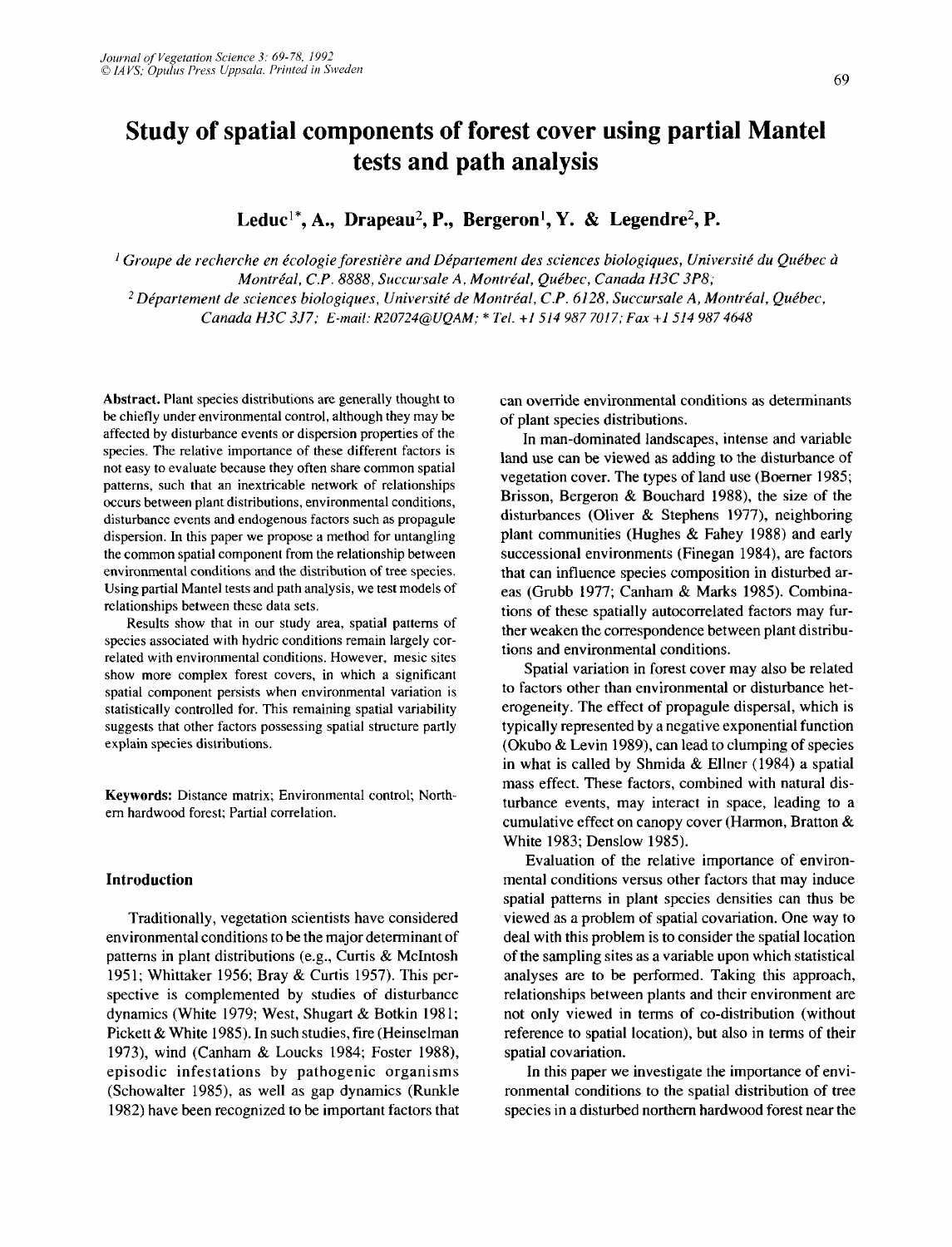Adirondack piedmont, in Québec. For a sample of 198 quadrats occurring along a moisture gradient from mesic to hydric conditions, we measure the covariation between the spatial patterns of the environmental conditions and the spatial patterns of the tree species distributions. Relationships are sought at the community and the species level through the use of the partial Mantel test, a correlative method that allows us to incorporate spatial locations as a variable within the statistical framework. We also develop paths of relationships between groups of factors such as space, environment, tree and sapling compositions, using path analyses based upon Mantel statistics.

## **Materials and Methods**

# *Study area*

Data were gathered in a privately owned forested zone of 50 ha located near the Adirondack piedmont, in southwestern Québec. The area is part of an undulating landscape dominated by glacial till deposits whcrc small kettles facilitate the accumulation of organic material. Deposits lie on Beekmantown dolomite, a calcareous sedimentary rock (Globensky 1981). Soils are mostly composed of humo-ferric podzols (Clayton et al. 1977; Rowe 1972). Located in the meridional bioclimatic zone of Quebec, this region annually receives about 3250 degree-days of solar energy (Rousseau 1974). On average, 140 days are frost-free. The average minimum temperature is  $-10$  °C in January and the average maximum is 20.8 "C in July. Precipitation averages 960 mm, 250 of which are in the form of snow.

The forest belongs to the Great Lakes Saint Lawrence forest region. In this region, the Haut-Saint-Laurent section is characterized by hardwood forest on deep calcareous soils and conifers on thin acidic or eroded materials (Rowe 1972). The adjacent territory in the United States is classified as part of the northern-hardwood forest, whose mature composition is dominated by *Acer saccharum* Marsh. (sugar maple), *Fagus grandifolia* Ehrh. (beech), *Tsuga canadensis* (L.) Cam. (hemlock), *Betula alleghaniensis* Britton (yellow birch), and *Pinus strobus* L. (white pine ) (Braun 1950).

European colonization of the area began around 1820 (Sellar 1888). The region is presently devoted to agriculture, 65 to 70% of the territory being used for agriculture-related activities. Initially, forests were exploited **for** lumber and for the fertilizer industry (mostly potash: see Sellar 1888). After the valuable pines and oaks had been selectively lumbered at the start of 19th century, hemlock, spruce, maple, yellow birch and beech were lumbered in a second wave of forest exploitation culminating during the late 1800's (Bouchard et al. 1989). At that time, agriculture became more important. Presently, soils that are considered unsuitable for agriculture are generally wooded. These forests belong to private farmers who use them as pasture for cattle or as sources of firewood.

## *Sampling design and data collection*

The data analyzed in this paper were gathered during a multidisciplinary ecological study that involved an inventory of the geomorphology, soils, vegetation, and land uses found in the Haut-Saint-Laurent region of southern Québec (Bouchard et al. 1985). A systematic sampling design (Cochran 1977) was used to locate 198 vegetation quadrats, each 10 m by 20 m in size, in an area of approximately  $0.5 \text{ km}^2$ . The quadrats were positioned at 50-m intervals along staggered rows separated also by 50 m. In each quadrat, trees larger than 10 cm in diameter at breast height (dbh) and saplings (5 to 10 cm dbh) were counted and identified to species. The description of the physical conditions of each quadrat includes exposure, slope and topography. **In** each quadrat, soil variables were obtained after digging a **1** mdeep trench. These variables include thickness of the **A**  and B horizons, texture and stoniness of the **B** horizon and depth to the water table. Occurrence of marbling and color of mineral horizon were used to determine drainage index. These variables were noted using the Canadian system of soil classification **(Anon.** 1978). Texture was determined manually with the help of a field key developed in the laboratory. Finally, photointerpretation allowed **us** to describe the geomorphology of each quadrat's surroundings.

# *Data analyses*

In this study, interpolated maps were obtained by trend surface analysis (Student 1914). Maps were not part of the modeling process, but they played an important role in allowing us to visualize distribution patterns and to check the validity of the relationships uncovered by modeling.

The inclusion of 'space' in statistical analyses is no simple task since we are dealing with a surface rather than a single transect. On the one hand, spatial relationships among sampling localities are difficult to handle as simple variables; they are best represented in the form of a distance matrix among localities. Such matrices cannot readily be analyzed by classical statistical methods and packages designed to handle simple variables. On the other hand, a 'space' variable is not in and of itself an explanation of the spatial distribution of a biological phenomenon; correlating phenomena with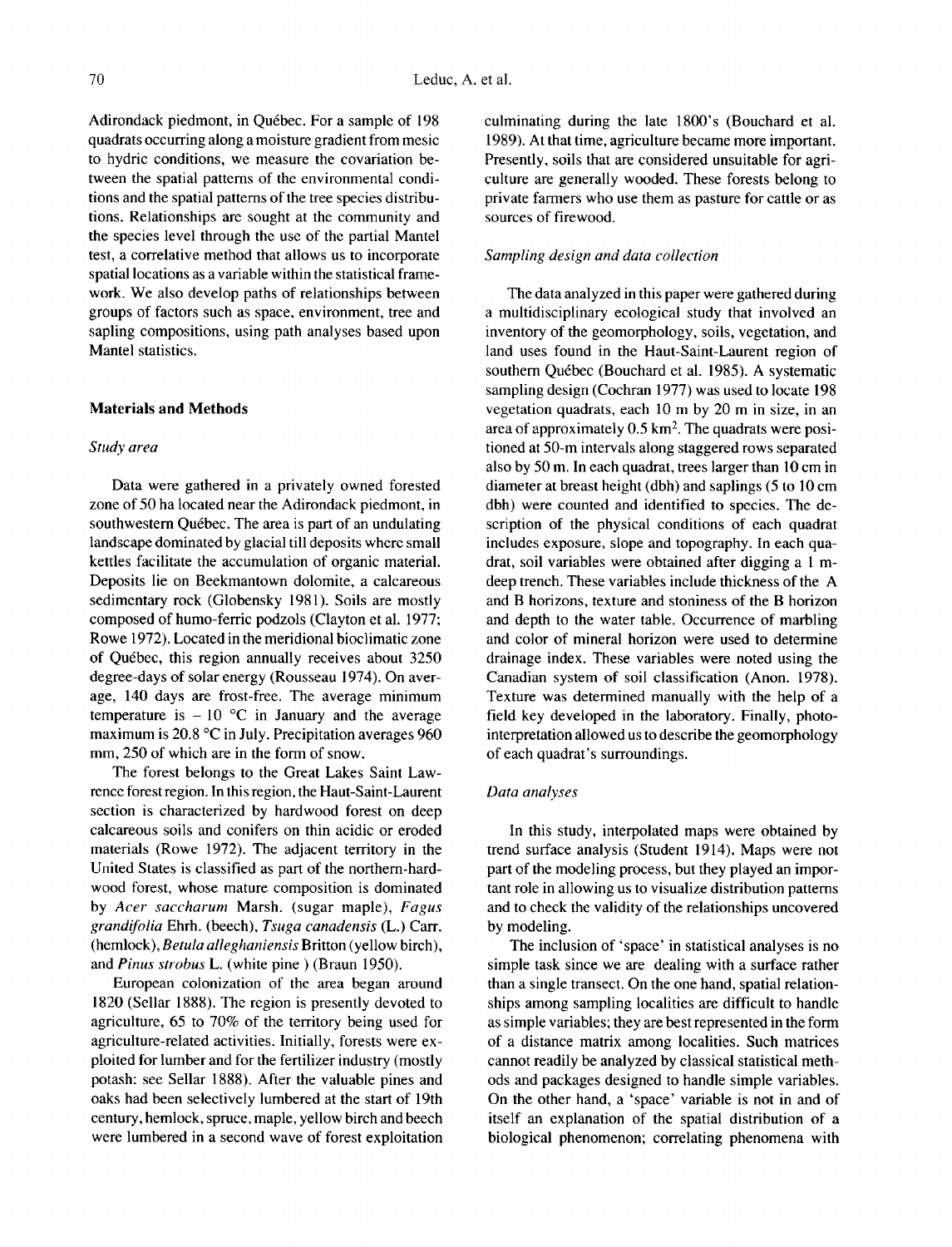'space' is useful only insofar as this correlation may indicate the existence of some underlying biological or physical process having a spatial component. Because most of the components analyzed in vegetation science, such as plants, soil, disturbances, propagule dispersion and so on, possess spatial properties of diffusion or aggregation, they are said to be autocorrelated. Introducing 'space' as a variable in analyses is a way of looking for relationships between the components while taking into account their spatial properties. For instance, one can study the plant-soil relationship while taking into account the diffusion (autocorrelation) properties of each of the components. Controlling for the effect of environmental conditions when we analyze the relationship between plant species and space, two questions can be addressed: how much of the plant spatial distribution can be accounted for by the spatial distribution of the environmental conditions, and how much of the plant spatial structure still remains to be explained by other factors, such as contagious growth and propagule dispersal.

What the questions posed above have in common is that they imply sets of variables instead of single variables. This is the case for the set of environmental variables, and also **for** the spatial coordinates of the sampling locations. To establish the relationships between our sets of variables (trees, saplings, environment and space) we use the standardized Mantel (1967) test, also known as the 'Quadratic Assignment Procedure' in the psychometric literature (Hubert & Schultz 1976). This technique allows the computation of a correlation coefficient between distance matrices. **A** distance matrix contains all pairwise distances between the quadrats of a sample set. For instance, in our study, each distance matrix contains 19 503 pairwise distances. Consequently, an important analytical step using the Mantel tests is to represent data sets in a distance matrix form.

The 'space' variable is naturally represented in the form of a distance matrix. However, the matrix of geographic distances among sampling locations must be customized in order to reflect the spatial properties of the material under investigation. What we mean is that although plant spatial distributions exhibit a contagious behavior (Greig-Smith 1979), that effect becomes quite attenuated with distance. From the results of a multivariate Mantel correlogram and of clustering with a spatial contiguity constraint, Legendre & Fortin (1989) have shown that, in the area under study here, the average tree assemblage patch diameter is 230 to 240 m. Borrowing the terminology of variogram analysis, 240 m is *the range* of the phenomenon; farther away than 240 m from any point, on the average, the variance of the phenomenon is stable. In order for the geographic distance matrix to reflect this characteristic of plants, it was truncated and all distances larger than this average patch diameter (240 m) were grouped in a single distance class following the assumption that ecological differences are linearly related to distances, up to the range.

The soil variables were chosen to represent environmental factors likely to influence the distribution of tree species. The six variables were: quality of drainage (7 semi-quantitative classes); stoniness of the soil in percentage *(5* semi-quantitative classes); thickness (cm) of the organic horizons **(A** and *0);* texture of the mineral B horizon (6 unordered qualitative classes); and geomorphology (6 unordered qualitative classes). Although data about slope, relief and exposure had been collected during the survey, we excluded them from the analysis because these factors showed very little variation in the study area. Soil variables were used to compute an Estabrook-Rogers similarity coefficient among quadrats (Estabrook & Rogers 1966; Legendre & Legendre 1983, 1984). The Estabrook-Rogers similarity coefficient makes it possible to assemble a mixture of quantitative, semi-quantitative and qualitative data into an overall measure of similarity. Following this computation, a cluster analysis was performed, using the flexible clustering method of Lance & Williams (1966, 1967) with parameter  $\beta = -0.25$ . The results (groups of sample plots) were mapped, and the validity of this cartography **of** soil conditions was compared with an independent geomorphological photo-interpretation of the survey area, in order to confirm our environmental matrix. Finally, similarities were converted into dissimilarities  $(D = 1$ -similarity) and were used as the soil distance matrix in the Mantel and partial Mantel tests.

Vegetation distance matrices among stands were obtained in two different ways. At the community level, Odum's ( 1950) percentage difference coefficient (also called the Bray and Curtis coefficient: Legendre & Legendre 1983,1984) allowed **us** to compare stands on the basis of their respective species abundance data. At the single-species level, abundance values were transformed into classes. This transformation permits a more meaningful comparison **of** differences between abundance values. For instance, a difference of **30** saplings resulting from a comparison of sites showing respectively zero and 30 saplings cannot be interpreted in the same way as one that results from sites with 100 and **130**  saplings. When using abundance classes, differences between sites are expressed in terms of class numbers. So, in **our** example, sites showing 100 and 130 saplings do not differ and have a distance value of zero because they belong to the same class, whereas a comparison between sites with no saplings and **30** saplings can lead to a distance of one. For each species, classes were obtained by dividing the distribution of absolute abun-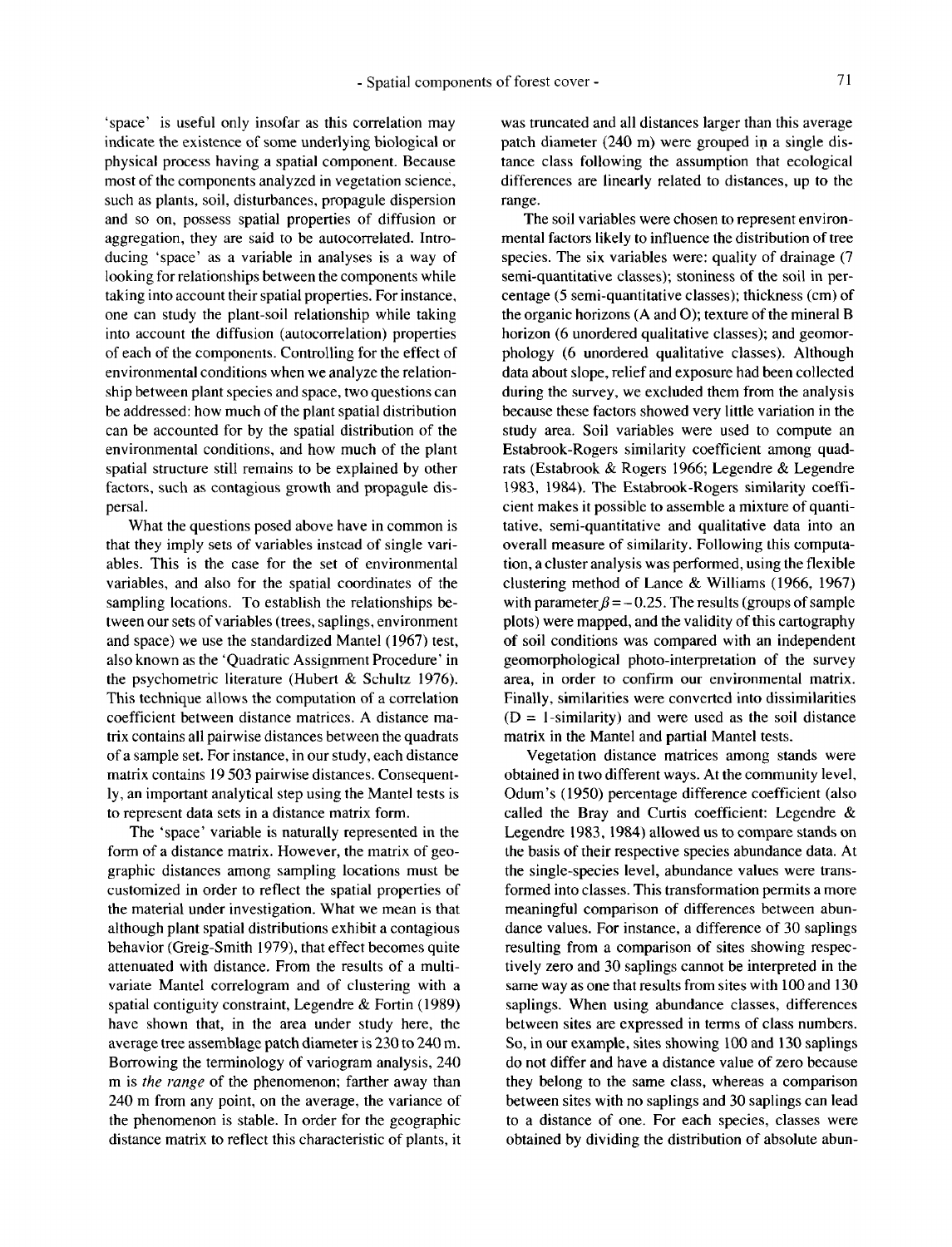

**Fig. 1.** Path diagram of the relationships linking the sets of variables under study.

dance values into equal frequency classes. Distance matrices for single-species data were computed using the Euclidian distance based on 3 to 5 classes, depending on the extent of the distribution of abundance values.

Because the environmenf possesses a spatial structure, the evaluation of the relative importance of environment and space on the distribution of trees and saplings poses the problem of collinearity between predictor variables. In such a case, partial correlations and path analysis can help to untangle the independent effect of each predictor variable (Sokal & Rohlf 1981). Correlations among our distance matrices were computed using the Mantel statistic and were used in the path analysis procedure to calculate path coefficients, which are standard partial regression coefficients. However, because of the lack of independence of spatially autocorrelated data, correlations and path coefficients cannot be tested for significance in the usual way, even when they are computed from ordinary variables instead of distance matrices (Cliff & Ord 1981; Legendre & Fortin 1989). Statistical significance of the path coefficients was thus assessed through the partial association test developed by Smouse, Sokal & Rohlf (1986), which operates on distance matrices and is an extension of the Mantel (1967) test of matrix association. In short, the Smouse, Sokal & Rohlf (1986) statistic is a partial correlation computed between the values of two distance matrices, controlling for the effect of the values in a third distance matrix. As in the Mantel test, significance is assessed either by repeated permutations that provide a reference distribution for the computed statistic, or, as we have done, by using the normal approximation developed by Mantel (1967). Levels of significance were corrected to take multiple testing into account (Bonferroni correction: Cooper 1968; Miller 1977). Partial matrix association tests have been interpreted in a causal framework by Legendre & Troussellier (1988). The network of correlations (and path coefficients) that can be computed among our four sets of variables is

**Table 1.** Mode of the substrate descriptors for each soil type obtained by cluster analysis. Coding for drainage **is:** (1) very rapid, (2) rapid, (3) well, **(4)** moderate, (5) imperfect, *(6)* poor, (7) very poor; for soil texture: *(S)* sand, (L-S) loamy sand, **(S-L)**  sandy loam, (L) loam, (Si-L) silty loam, (O. G.) organic material; and for geomorphology: (1) kettle, (2) Champlain sea deposits, (3) relict channel, **(4)** reworked marine moraine, *(5)*  stratified till, (6) moraine ridge.

| Soil types:                     | 1       | $\mathbf{2}$ | 3           | $\overline{4}$             | 5   | 6 | 7           | 8              | 9     |
|---------------------------------|---------|--------------|-------------|----------------------------|-----|---|-------------|----------------|-------|
| Descriptors                     |         |              |             |                            |     |   |             |                |       |
| Drainage                        | $6 - 7$ |              |             | $6-7$ 5-6 5-6 4-5 4-5      |     |   | $3-4$       | $3-4$          | $1-2$ |
| Stoniness $(\%)$                | 0       | $1-5$        |             | $1-5$ 25-50 $1-5$ >25      |     |   | $6-25 > 25$ |                | $1-5$ |
| Thickness of<br>Oh horizon (cm) |         | $>40$ 15-40  | $\bf{0}$    | $\bf{0}$                   | 0   | 0 | 0           | 0              | 0     |
| Thickness of<br>Ah horizon (cm) | 0       |              |             | $0-20$ 10-20 5-30 5-30 >30 |     |   |             | 5-30 5-30 5-30 |       |
| Texture of B<br>horizon         |         |              |             | L-S L-S L-S L-S L-S        |     |   |             | $L-S$ $L-S$    | - L-S |
| Geomorphology                   | 1       | 1            | $2^{\circ}$ | $2 - 3$                    | 2:4 | 4 | $4 - 5$     | 5              | 6     |

illustrated by a path diagram (Fig. 1). We test this path diagram, which includes six specific relationships (arrows), for all tree species in turn. All programs allowing these computations are available from **P.** Legendre **for**  Macintosh microcomputers (see Legendre & Fortin 1989).

#### **Results**

#### *Spatial pattern of soil conditions*

Clustering performed on the matrix of soil data (198 stands by six descriptors, Estabrook & Rogers similarity index) produced nine soil types. Their characteristics are summarized in Table 1. Types range from poorly drained and weakly stony organic soil, observed in kettles, to well-drained loamy sand, found on moraine ridges. The mapped results (assignment of a soil type to each sample site) reveal a spatial aggregation of soil conditions (Fig. *2).* We found a good agreement between this map of soil conditions and the geomorphological units that were identified by photo-interpretation of the study area in conjunction with field studies.

## *Spatial pattern of species distributions*

All species under study present a patchy distribution, with a patch size usually around 100 to **200** m in diameter (some are larger); these patches are supported by spatial correlogram analyses and can be seen in the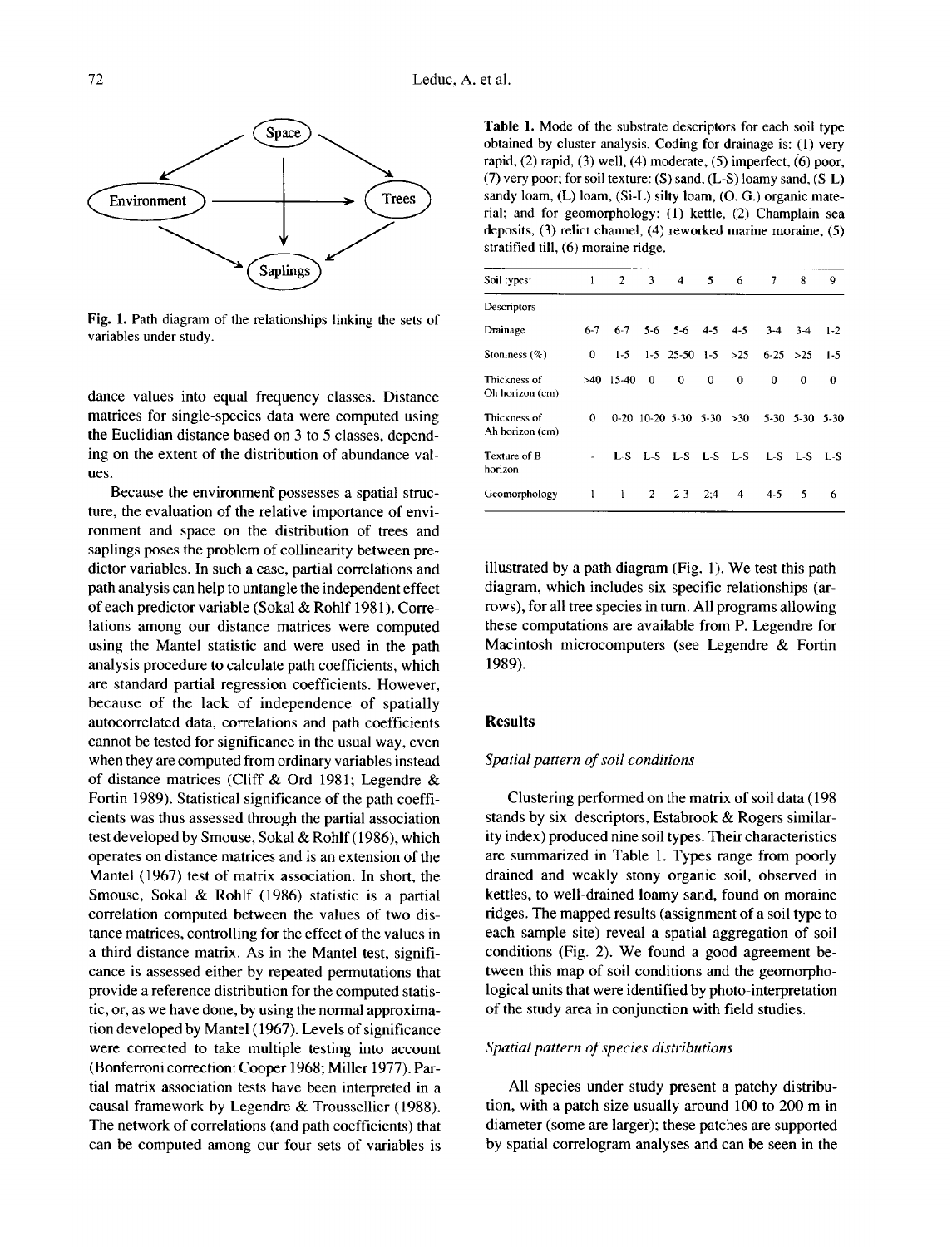

**Fig. 2. Map of soil conditions. Each sampling plot is localized**  . **and identified by its soil type number, as determined by cluster analysis. soil types are grouped in four broad categories (shading patterns follow the mesic-hydric gradient).** 

maps in Figs. 3 and 4. Sugar maple *(Acer saccharum)*  and red maple *(Acer rubrum)* are the most abundant species, with relative frequencies **(r.f.)** of 66% and 77% respectively and patches of **400** to 500 m in diameter. Hemlock *(Tsuga canadensis:* r.f. = 51%) and yellow birch *(Betula alleghaniensis:* r.f. = 41%) are second in abundance. A third group contains basswood *(Tilia*  arnericana), American elm *(Ulmus americana),* oldfield birch *(Betula populijolia)* and white cedar *(Thuja occidentalis).* These species have a lower relative frequency (r.f.  $= 28 - 34\%$ ) and, with the exception of the American elm, form smaller patches. Finally, white pine *(Pinus* strobus), American beech *(Fagus grandifolia),* black ash *(Fraxinus nigra)* and aspen *(Populus tremuloides)* have the lowest relative frequencies **(r.f.** = 19 - 24%) and are found in very small groves. Distribution maps in Figs. 3 and 4 make it easier to see the range of space-occupation patterns found among these species, in the area under study. In summary, some of the species are widespread and either form a few large or several smaller patches; other species have more restricted spatial distributions and are found in only a few small patches.

# *Partial Mantel tests and path coeficients*

At the community level, partial Mantel tests performed on the species assemblages (Odum distance matrices separately calculated on all tree and on all sapling abundances) show significant partial associa-

**Table 2. Path coefficients for all the paths that connect sets of variables (see path diagram, Fig. 1). Significance is assessed from partial Mantel tests. The matrix partialled out follows the slash bar** *(0.* **The Mantel statistic between environment and space is 0.084,**  which is significant  $(p < 0.0005)$ .

|                 | Trees<br>by<br>Space<br>$/Env.$ (*) | <b>Saplings</b><br>by<br>Space<br>/Env. (*)<br>and Trees $(†)$ | Trees<br>by<br>Environment<br>$/Space (*)$ | <b>Saplings</b><br>by<br>Environment<br>$/Space$ (*)<br>and Trees $(†)$ | <b>Saplings</b><br>by<br>Trees<br>$/Space (*)$<br>and $Env.$ (†) |
|-----------------|-------------------------------------|----------------------------------------------------------------|--------------------------------------------|-------------------------------------------------------------------------|------------------------------------------------------------------|
| Community level | $0.128*$                            | $0.115*$                                                       | $0.156*$                                   | $0.063*$ †                                                              | $0.370**$                                                        |
| <b>Basswood</b> | $0.087*$                            | $0.066*+$                                                      | 0.034                                      | 0.000                                                                   | $0.424**$                                                        |
| Sugar-maple     | $0.063*$                            | $0.051**$                                                      | 0.015                                      | $-0.013$                                                                | $0.330**$                                                        |
| Red-maple       | $0.053*$                            | $0.039*+$                                                      | 0.000                                      | $-0.050$                                                                | $0.165**$                                                        |
| White pine      | $0.032*$                            | $0.048*$                                                       | $-0.005$                                   | $-0.060$                                                                | $0.457**$                                                        |
| Hemlock         | $0.031*$                            | $0.055**$                                                      | $-0.019$                                   | 0.050                                                                   | $0.223*$                                                         |
| Beech           | 0.025                               | $0.046*$ †                                                     | $-0.043$                                   | $-0.059$                                                                | $0.501**$                                                        |
| Old-field birch | $0.048*$                            | 0.000                                                          | $-0.072$                                   | 0.067                                                                   | $0.300*$ †                                                       |
| Trembling aspen | 0.000                               | 0.000                                                          | $0.120*$                                   | 0.000                                                                   | $0.413*$                                                         |
| American elm    | 0.009                               | $0.011\dagger$                                                 | 0.075                                      | $0.205*$                                                                | $0.315**$                                                        |
| White cedar     | $0.026*$                            | $0.014\dagger$                                                 | 0.092                                      | $0.148*$                                                                | $0.468*$ †                                                       |
| Yellow birch    | 0.013                               | $0.009\dagger$                                                 | $0.101*$                                   | $0.239**$                                                               | $0.159**$                                                        |
| Black ash       | 0.014                               | 0.000                                                          | $0.253*$                                   | $0.270**$                                                               | $0.545**$                                                        |

\* t **Mantel test is significant at the Bonferroni-corrected probability level of** (0.05/96 = 0.00052) **for an overall significance level** of 0.05 **over** 96 **simultaneous tests.**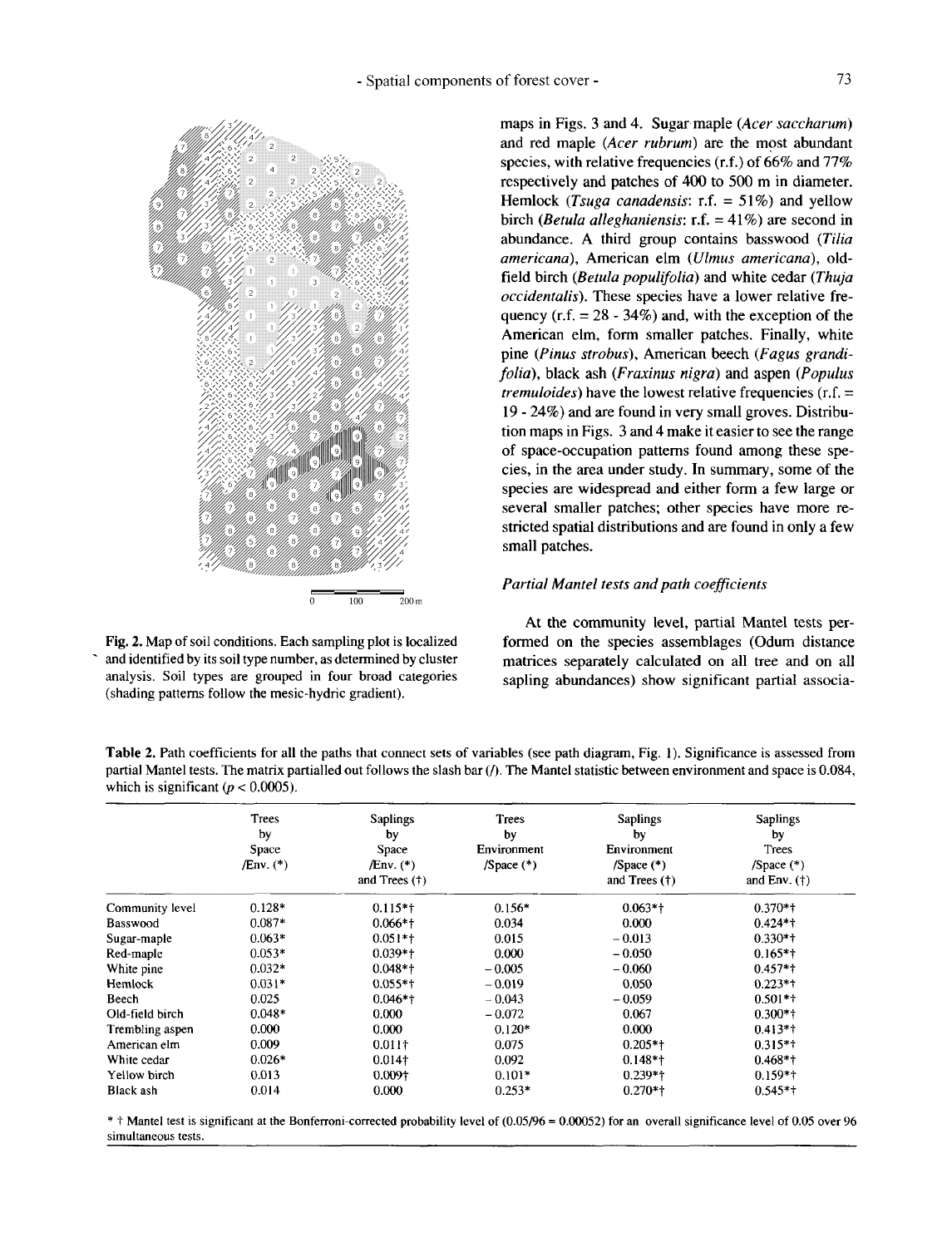

**Fig. 3.** Spatial distributions of species showing a weak relationship with soil conditions. Solid bars show the zones of high abundance whereas dotted lines represent zones of lower abundance.



**Fig. 4.** Spatial distributions of species showing a strong relationship with soil conditions. Solid bars show the zones of high abundance whereas dotted lines represent zones of lower abundance.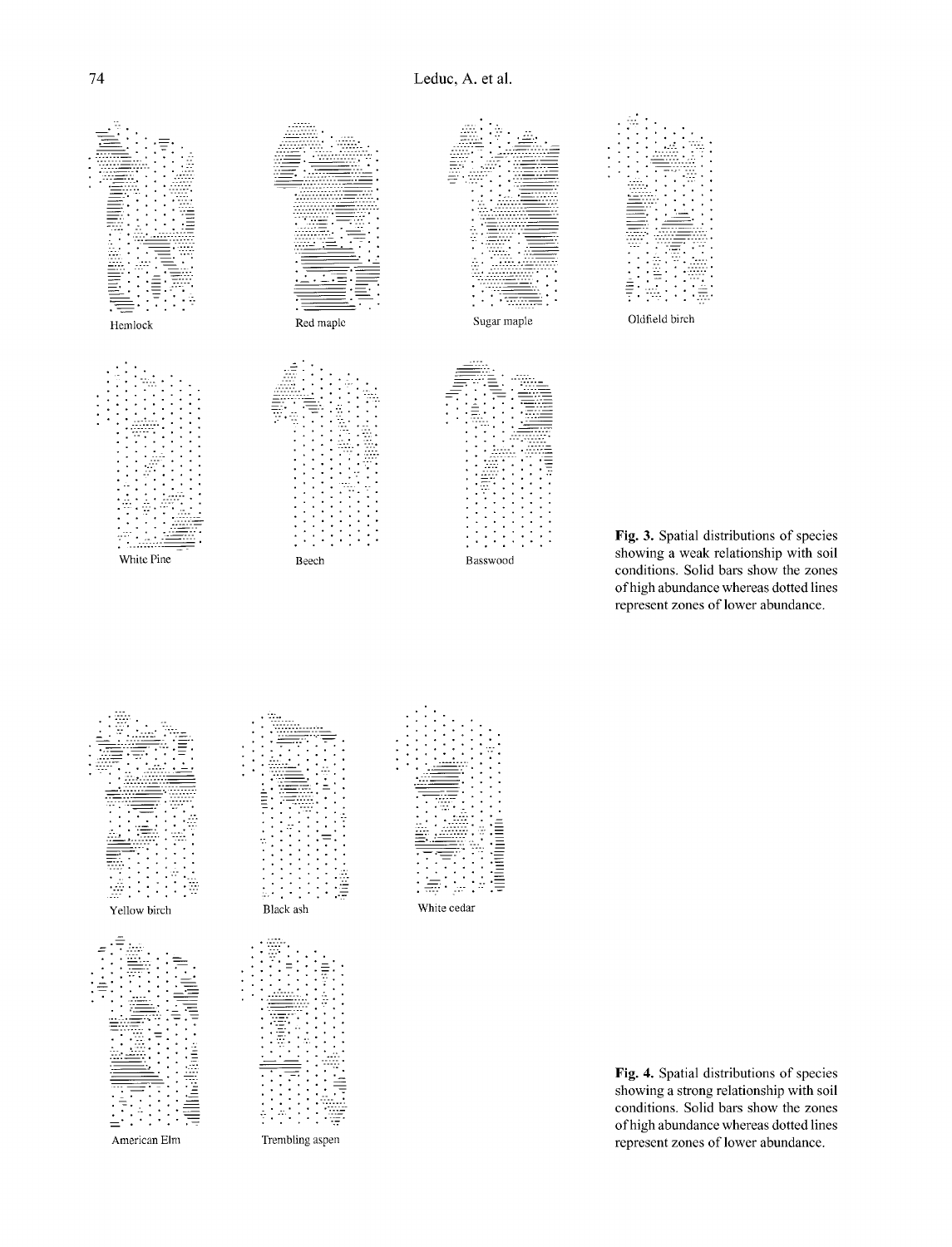tions of both the trees and the saplings with the environmental data matrix, when controlling for geographic distance (Table 2). However, even when environmental variation is controlled for, a significant geographic component remains in the model of forest cover variations (tests of trees and of saplings against space, controlling for the environmental matrix).

At the species level, results (Table 2) are schematically represented in the form of path diagrams (Fig. 5) from which non-significant arrows have been excluded. Among the four models derived from the partial Mantel tests, two major trends are found. The first group of models (a, b) strongly relates tree and sapling distributions to the effect of space with no effect of the environmental matrix on the distribution of species. Tree and sapling distributions of sugar-maple, red-maple, white pine, basswood, beech and hemlock (model a) are linked to space only (Table 2). Although beech trees cannot be significantly related to the spatial matrix, their overall relationships fit model a. Oldfield birch (model b) shows a significant effect of space only on trees, not on saplings. This group of species includes several types of spatial distributions, with varying degrees of extent in our study area (Figs. *3* and 4).

The second group (models c and d, Fig. 5) is characterized by a single relationship between the environment and the distribution of species. The spatial pattern, as observed in species of this group (black ash, white cedar, American elm, yellow birch and aspen, Fig. **4), is**  mainly due to the autocorrelated (i.e. spatialized) structure of the environmental characteristics. Environmental control appears stronger on saplings than on trees. The exception is the aspen (model d) that shows environmental control only on trees. Tree distributions of the American elm and white cedar are too weakly related to the environmental matrix to **show** significance at the conservative Bonferroni-corrected level *p* < **0.00052.** Most of these five species have a restricted distribution (Fig. 4), being linked to hydric sites (Fig. 2). **Like** the species described by models a and b, this group includes both early and late successional species.

All models derived from the partial Mantel tests (Table 2, Fig. 5) show a significant association between the distributions of tree and sapling densities. However, these two categories respond individually to the spatial and environmental components. Among the 12 species analysed, only two, the oldfield birch and the aspen, show a sapling distribution that is solely under the control of the tree distribution.



**Fig.** *5.* Models of relationships derived from partial Mantel tests performed on four distance matrices (tree abundance, sapling abundance, environmental conditions and space) **for**  each species. Species responses are grouped in four distinct models (a to d). In models a and c, the dotted line indicates an inconsistent response of **some** species attributed to the **group**  (see text).

### **Discussion**

Although environmental conditions are usually invoked as the prime factor to explain species distributions (Harper 1977), they are not the only factors responsible for spatial variations in the forest cover under study here. While the measured environmental conditions can adequately predict a significant part of the variation in vegetation cover at the community level, predictability remains weak for many species (Table 2). At the community level, the multifactorial character of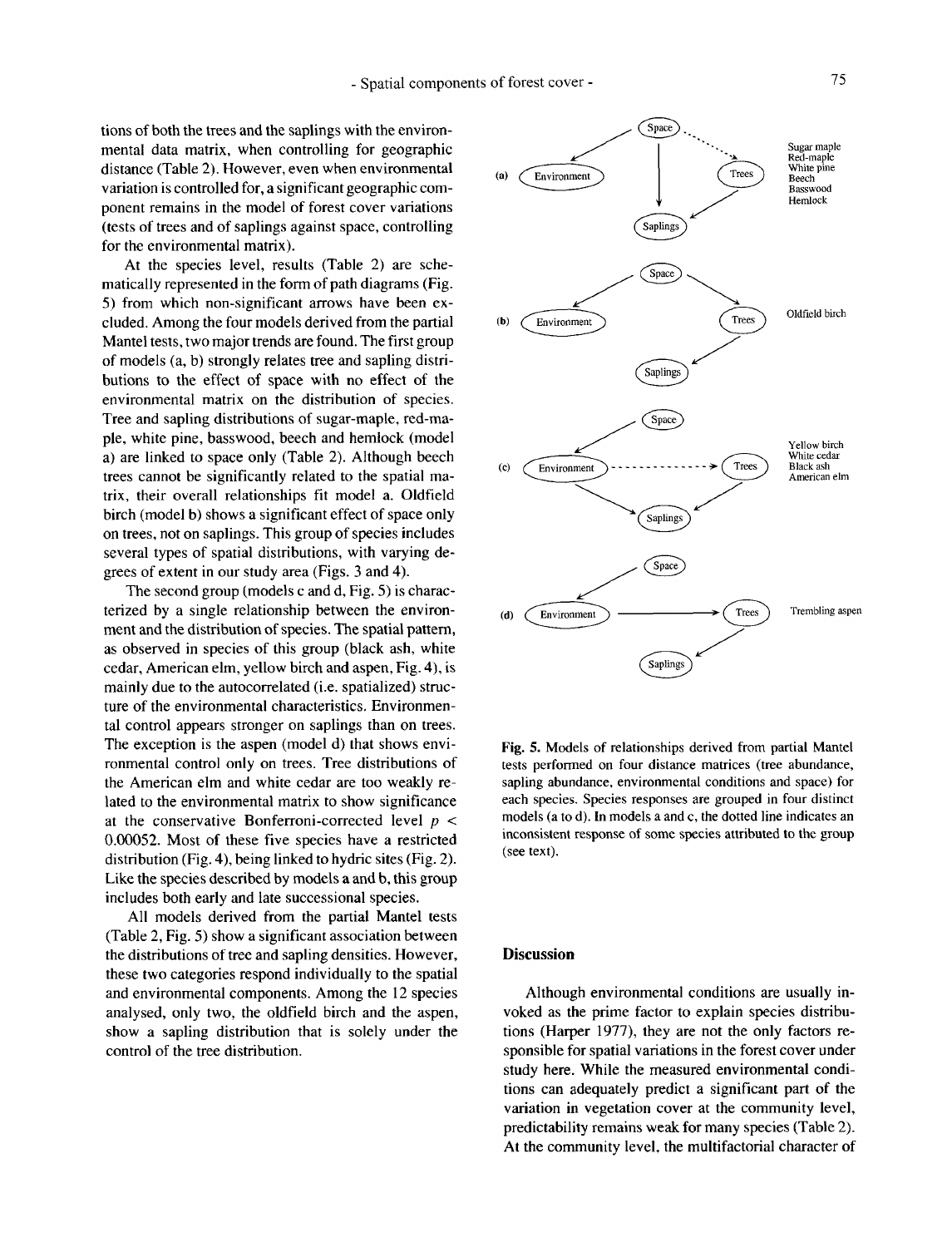species assemblages spreads the dependent community variable broadly across the environmental gradient whereas single species abundances are often confined to a limited portion of the environmental gradient. Consequently, community composition is likely to show a stronger correlation with environmental gradients than single species abundance data.

# *Species that appear only related to spatial components*

Among the 12 species analysed here, seven show, for their trees, a spatial distribution that does not track the measured environmental variations. This lack of relationship between species distributions and abiotic conditions may be regarded as counter-intuitive. It could be attributed, however to limitations of our research design. For instance, the set of abiotic variables used to construct our environmental model-matrix may be incomplete or/and inaccurately measured. This lack of relationship can also be related to methodological limitations; Mantel tests assume linearity of relationships between distance matrices while ecological distance matrices can show non-linear relationships (Faith, Minchin & Belbin 1987).

Several aspects of our data appear to mitigate these problems. First, the spatial distribution of soil types that results from the analysis of the environmental matrix is consistent with the major geomorphological units identified during **an** independent study of the glacial deposits of the region (Delage in prep.). Second, the abiotic variables used in this study have proved to be among the most efficient environmental factors in the explanation of the vegetation gradient of our region, when compared with soil chemical components (St-Jacques & Gagnon 1988). Finally, and notwithstanding the limit of our environmental data matrix, we observe nevertheless that half of our species are related to the environmental conditions modeled in this matrix.

We have verified the linearity of the relationships among our distance matrices by comparing measures of rank correlations (Kendall's  $\tau$ ) to Pearson correlations. For all pairwise comparisons between distance matrix values, the linear Pearson correlation has a higher value than the Kendall correlation. We can thus conclude that the transformations performed on our distance matrices (see methods) have linearized the relationships.

**If** we admit that our environmental model can adequately describe the environmental gradient in our study area, then the significant spatial variability remaining after considering environment suggests that there are other factors imposing spatial pattern on our species distributions.

#### *Environmentally-dependent species*

Non-environmental factors do not always obscure the correspondence of environmental conditions with species distributions. For species such as the yellow birch, white cedar, black ash, American elm and trembling aspen, spatial distributions are related to environmental factors (Fig. 5, c and d). In our study area these five species are found on hydric sites characterized by poor drainage, thick organic soil horizon and high water table. This relationship shared by hydric species contrasts with the lack of response **of** species occurring in mesic conditions. This result suggests that the severity of hydric conditions may limit the effect of non-environmental factors on the spatial patterns of species distribution.

# **Conclusion**

Spatial components are inherent to plant distributions. Although soil conditions are the prime factor usually invoked to explain them, it is possible for species, particularly at the local scale, to exhibit a weak relationship with soil variation. Disturbance events such as lumbering or wind-falls, followed by opportunistic reinvasion of the space by the closest species, may produce such effects. **In** this paper, we propose a method to separate the spatial and environmental factors in the analysis of species distributions. The method is designed to reveal how much of the spatial structure still remains after considering the environmental factors in plant-species spatial pattern. Residual spatial structure is not in and of itself an explanation of the spatial distribution of a biological phenomenon, but knowledge of its presence can facilitate the formulation of more specific hypotheses. For instance, our results show that spatial covariance between species abundances and environmental conditions is observed only among species occurring on hydric sites, whereas mesic sites show more complex patterns of species distributions. These results suggest that different forest cover dynamics may operate in these two major types of abiotic conditions, although the underlying processes or mechanisms responsible for such patterns will require further research.

Analytical procedures such as the partial Mantel tests, **and** path analysis based upon Mantel matrix correlations, lead to better discrimination of the factors that could be invoked in the explanation of species distributions. These analyses provide flexibility in terms of data distributions (no normality assumption), they open the way to at least a limited form of inferential modeling, they work directly on distance matrices and they provide an evaluation of the contribution of the site factors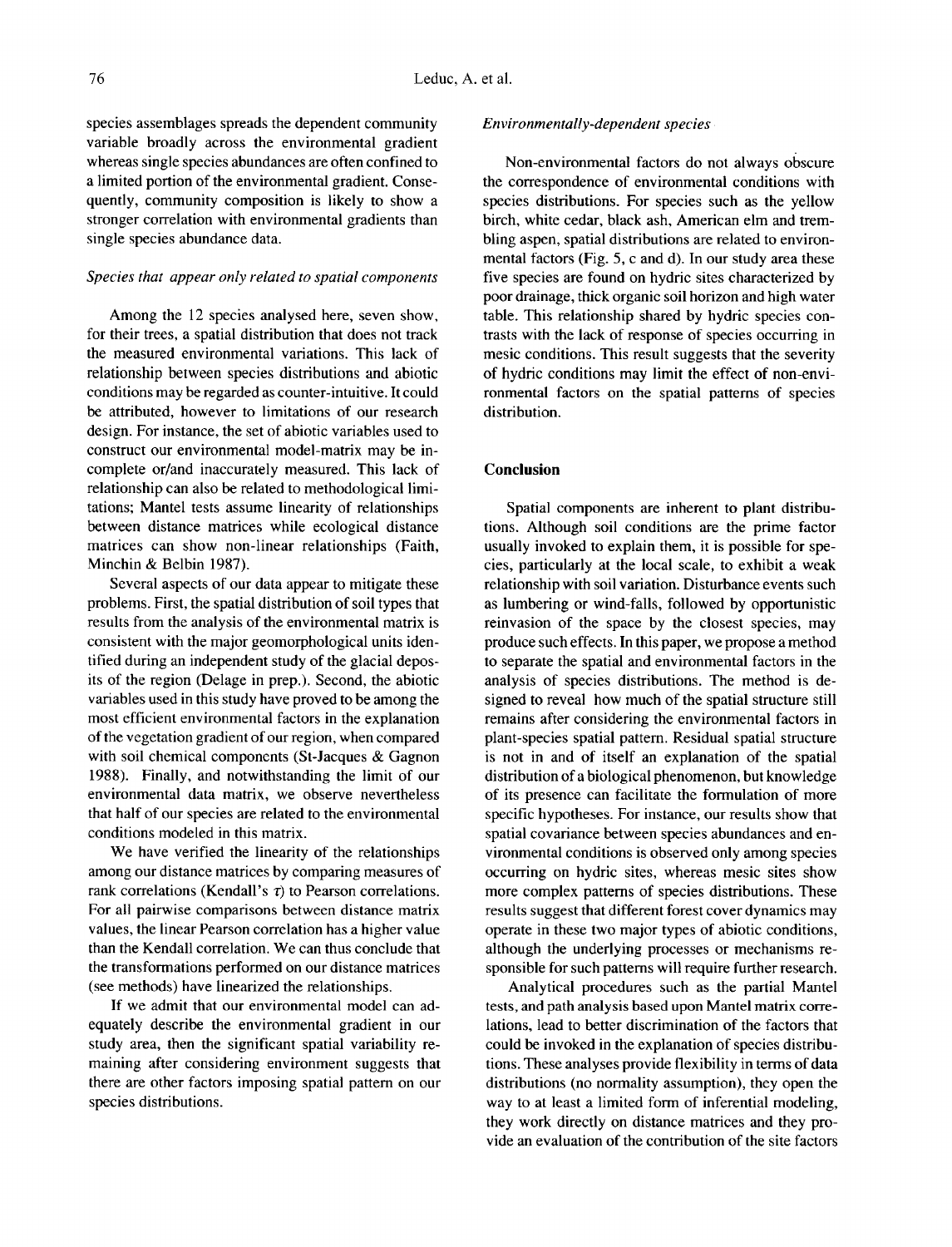(e.g., soil conditions) to the explanation of spatial structure in vegetation.

**Acknowledgements.** This is a publication of the Groupe de recherche de la MRC du Haut-Saint-Laurent, Universite de Montréal, and a contribution of the Groupe de recherche en écologie forestière, Université du Québec à Montréal. We are particularly thankful to Henri Tichoux, François Daoust and Sylvain Savoie for their great help in all aspects of field work, and to Marc Delage and Pierre Gangloff for the geomorphological interpretation. We are also thankful to Naomi Cappuccino for her helpful comments and to R. K. Peet for his constructive criticism in the preparation of the final version of this publication. This research was funded by the Natural Sciences and Engineering Research Council of Canada, and by the Ministère de l'Education, Gouvernement du Québec (Fonds FCAR).

#### **References**

- Anon. 1978. *The Canada system of soil classification.* Can. Dept. Agric., Res. Branch Publ. 1646.
- Boerner, R. A. J. 1985. Alternate pathways of succession on the Lake Erie islands. *Vegetatio* 63: 35-44.
- Bouchard, A., Bergeron, Y., Camiré, C., Gangloff, P. & Gariépy, M. 1985. Proposition d'une méthodologie d'inventaire écologique et de cartographie écologique: le cas de la MRC du Haut-Saint-Laurent. *Cah. Geogr. Quibec*  29: 79-95.
- Bouchard, A., Dyrda, S., Bergeron, Y. & Meilleur, A. 1989. The use of notary deeds to estimate the changes in the composition of 19th century forests, in Haut-Saint-Laurent, Qukbec. *Can. J. For. Res.* 19: 1146-1 150.
- Braun, E. L. 1950. *Deciduous forests of eastern North America.*  Hafner Press, New-York.
- Bray, R. J. & Curtis, J. T. 1957. An ordination of the upland forest communities of southern Wisconsin. *Ecol. Monogr.*  27: 325-349.
- Brisson, J., Bergeron, Y. & Bouchard, A. 1988. Les successions secondaires **sur** sites mesiques dans **b** Haut-Saint-Laurent, Québec, Canada. *Can. J. Bot.* 66: 1192-1203.
- Canham, C. D & Loucks, 0. L. 1984. Catastrophic windthrow in the presettlement forest of Wisconsin. *Ecology* 65: 803- 809.
- Canham, C. D. & Marks, P. L. 1985. The response of tree plants to disturbance: Pattern of establishment and growth. In: Pickett, S. T. A. & White, P. S. (eds.) *The ecology of natural disturbance and patch dynamics,* pp. 197-216. Academic Press, New York.
- Clayton, J. S., Ehrlich, W. A., Cann, D. B., Day, J. H. & Marshall, I. B. 1977. *Soils of Canada. Vol. 1: Soil report.*  Agriculture Canada, Ottawa.
- Cliff, A. D. & Ord, J. K. 1981. *Spatialprocesses: Models and applications.* Pion, London.
- Cochran, W. *G.* 1977. *Sampling techniques, 3rd ed.* John Wiley & Sons, New York.
- Cooper, D.W. 1968. The significance level in multiple test

made simultaneously. *Heredity* 23: 614-617.

- Curtis, J. T. & McIntosh, R. P. 1951. An upland forest continuum in the prairie-forest border region of Wisconsin. *Ecology* 32: 476-496.
- Denslow, J. S. 1985. Disturbance-mediated coexistence of species. In: Pickett, S. T. A. & White, P. S. (eds.) *The ecology of natural disturbance and patch dynamics,* pp. 307-32 **1.** Academic Press, New York.
- Estabrook, G. F. & Rogers, D. J. 1966. **A** general method of taxonomic description for a computed similarity measure. *BioScience* 16: 789-793.
- Faith, D. P., Minchin, P. R. & Belbin, L. 1987. Compositional dissimilarity as a robust measure of ecological distance. *Vegetatio* 69: 57-68.
- Finegan, B. 1984. Forest succession. *Nature* 312: **109-1** 14.
- Foster, D. R. 1988. Disturbance history, community organisation **and** vegetation dynamics of the old-growth Pisgah forest, south-western New Hampshire, USA. J. *Ecol.* 76: 105-1 34.
- Globensky, Y. 1981. *Région de Huntingdon*. Rapport géologique 198, Min. de l'Energie et des Ressources, Québec.
- Greig-Smith, P. 1979. Pattern in vegetation. J. *Ecol.* 67: 755- 779.
- Grubb, P. J. 1977. The maintenance of species richness in plant communities: the importance of regeneration niche. *Biol. Rev.* 52: 107-145.
- Harmon, M. E., Bratton S. P. & White, P. S. 1983. Disturbance and vegetation response in relation to environmental gradients in the Great Smoky Mountains. *Vegetatio 55:* 129- 139.
- Harper, J. L. 1977. *Population biology of plants.* Academic Press, London.
- Heinselman, M. L. 1973. Fire in the virgin forests of Boundary Waters Canoe area, Minnesota. *Quat. Res.* 3: 329-362.
- Hubert, L. H. & Schultz, J. 1976. Quadratic assignment as a general data analysis strategy. *Br. J. Math. Stat. Psychol.*  29: 190-241,
- Hughes, J. W. & Fahey, T. J. 1988. Seed dispersal and colonization in adisturbed northern hardwood forest. *Bull. Torrey Bot. Club* 115: 89-99.
- Lance, G. N. & Williams, W. T. 1966. A generalised sorting strategy for computer classification. *Nature* 212: 218.
- Lance, G. N. & Williams, W. T. 1967. A general theory of classificatory sorting strategies. I. Hierarchical systems. *Computer J.* 9: 373-380.
- Legendre, L. & Legendre, P. 1983. *Numerical ecology. Developments in Environmental Modelling, 3.* Elsevier, Amsterdam.
- Legendre, L. & Legendre, P. 1984. *Ecologie numérique*, 2 éd. *Tome* 2: *La structure des donnies e'cologiques. Collection d' Ecologie, 13.* Masson, Paris et les Presses de 1'Universite du Québec.
- Legendre, P. & Fortin, M. J. 1989. Spatial pattern and ecological analysis. *Vegetatio* 80: 107-138.
- Legendre, P. & Troussellier, M. 1988. Aquatic heterotrophic bacteria: modelling in the presence of spatial autocorrelation. *Limnol. Oceanogr.* 33: 1055-1067.
- Mantel, N. 1967. The detection of disease clustering and a generalised regression approach. *Cancer Res.* 27: 209- 220.